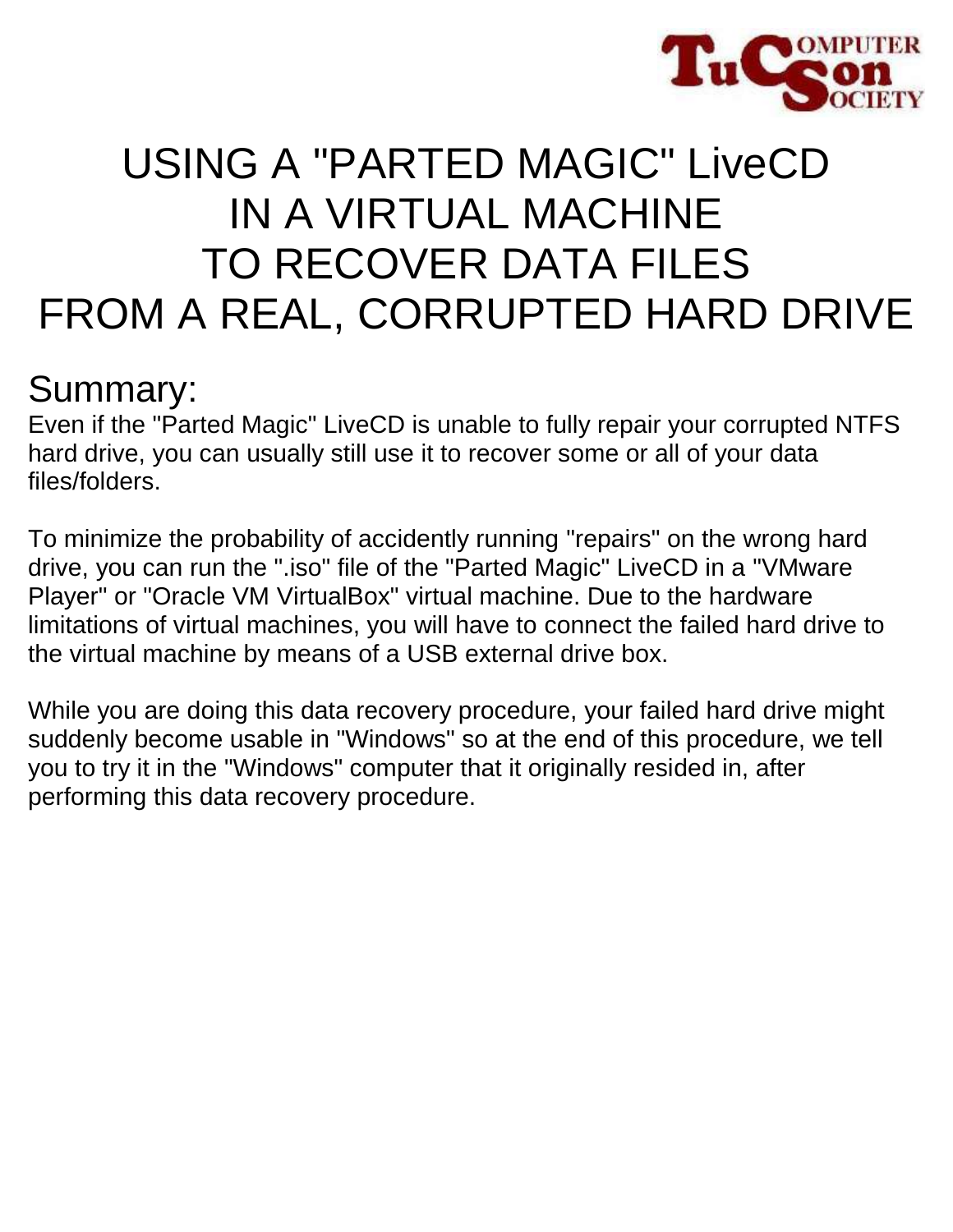## SYMPTOMS

You did not install any new internal or external hard drives into your "Windows" computer.

All of a sudden, "Windows" cannot "see" one of your NTFS hard drives and claims that it needs to be "initialized":

| <b>Initialize Disk</b>                                                                                                                                                            |        |  |
|-----------------------------------------------------------------------------------------------------------------------------------------------------------------------------------|--------|--|
| You must initialize a disk before Logical Disk Manager can access it.                                                                                                             |        |  |
| Select disks:                                                                                                                                                                     |        |  |
| lvliDisk 0                                                                                                                                                                        |        |  |
|                                                                                                                                                                                   |        |  |
|                                                                                                                                                                                   |        |  |
|                                                                                                                                                                                   |        |  |
| Use the following partition style for the selected disks:                                                                                                                         |        |  |
| ● MBR (Master Boot Record)                                                                                                                                                        |        |  |
| GPT (GUID Partition Table)                                                                                                                                                        |        |  |
| Note: The GPT partition style is not recognized by all previous versions of Windows.<br>It is recommended for disks larger than 2TB, or disks used on Itanium-based<br>computers. |        |  |
|                                                                                                                                                                                   | Cancel |  |

You should click on the "Cancel" button of the "Intialize Disk" box.

If you allow Windows to "initialize" and then format this hard drive, you will lose all programs and/or data files that are stored on this hard drive. In other words, do not allow "Windows" to "initialize" the failed hard drive. Instead, first run "Disk Management" from the Windows "Control Panel" to see if it can repair the failed hard drive.

If "Disk Management" fails to repair the failed hard disk, shut down your "Windows.." computer immediately.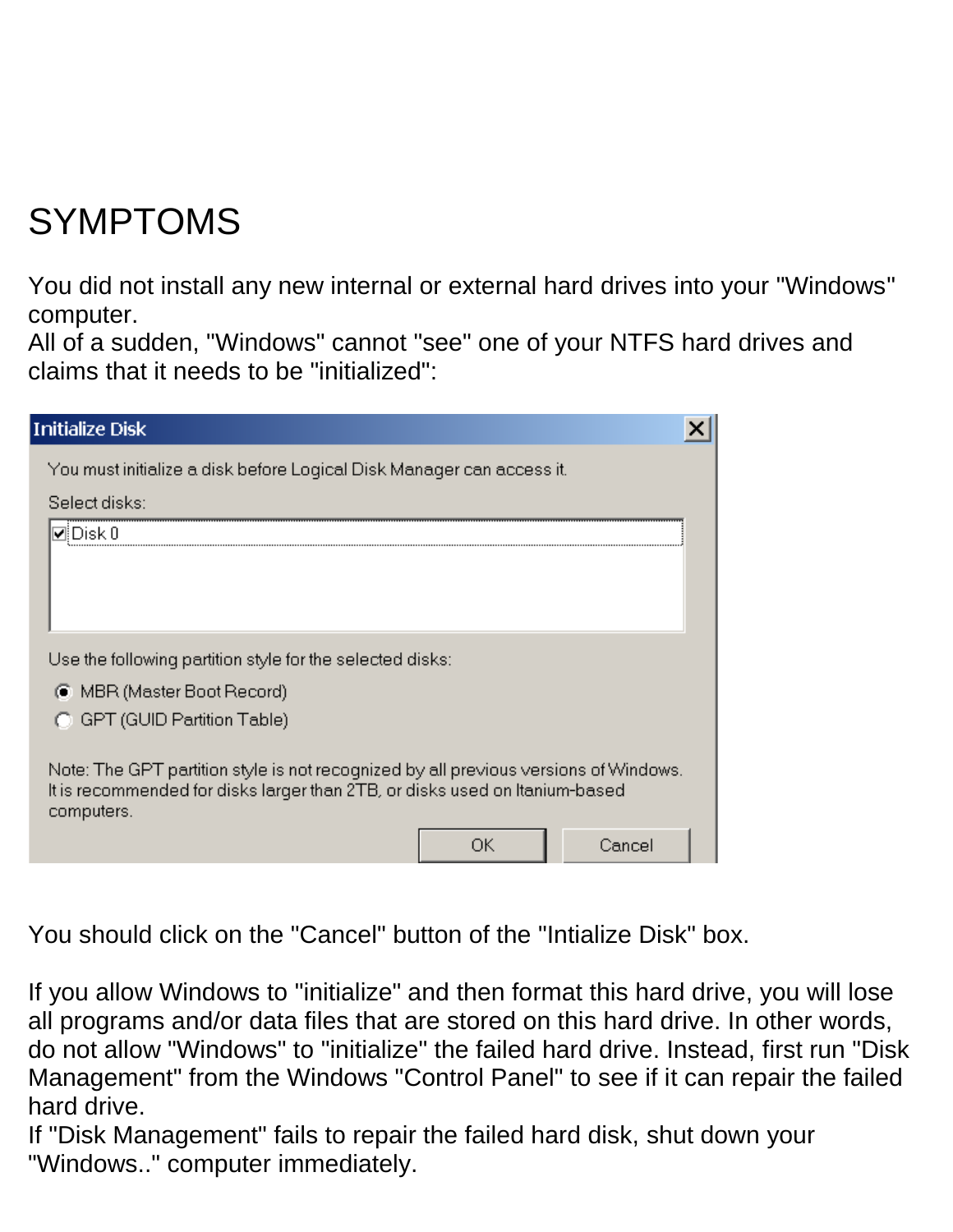### START BY TRYING TO PERFORM A FULL FIX ON THE HARD DRIVE

Let's be optimistic and try to fix the recalcitrant hard drive. If you can repair the failed hard drive, you then do not need to recover your data files/folders from it.

Go to [http://aztcs.org/meeting\\_notes/winhardsig/harddrives/repairing/hard\\_drive\\_soft\\_r](http://aztcs.org/meeting_notes/winhardsig/harddrives/repairing/hard_drive_soft_repairs.htm) [epairs.htm](http://aztcs.org/meeting_notes/winhardsig/harddrives/repairing/hard_drive_soft_repairs.htm)

and follow our instructions for using a "Parted Magic" LiveCD to repair the hard drive.

If this repair procedure succeeds, you do not need to perform the steps that follow!

### STEP-BY-STEP PROCEDURE FOR RECOVERING DATA FILES/FOLDERS FROM A CORRUPTED HARD DRIVE:

Step 1:

The failed hard drive should be already connected to your computer by means of a USB hard drive enclosure and you should still be running "Parted Magic" Linux in a virtual machine.

Step 2:

Attach a second NTFS-formatted USB external hard drive to your computer. This second external hard drive is where you will put the files/folders that you recover from the failed hard drive.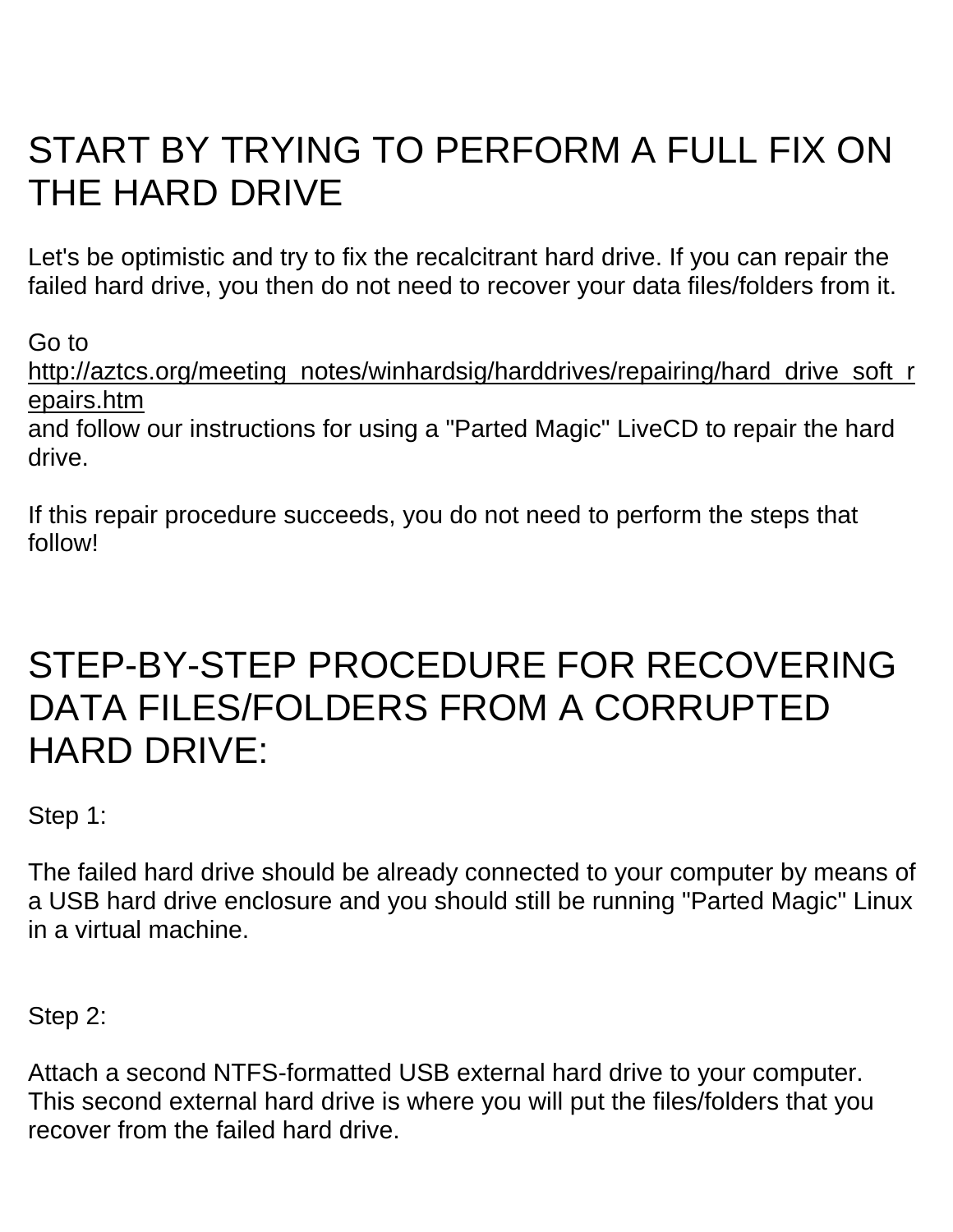#### Step 3: Close any applications that are currently running in "Parted Magic":

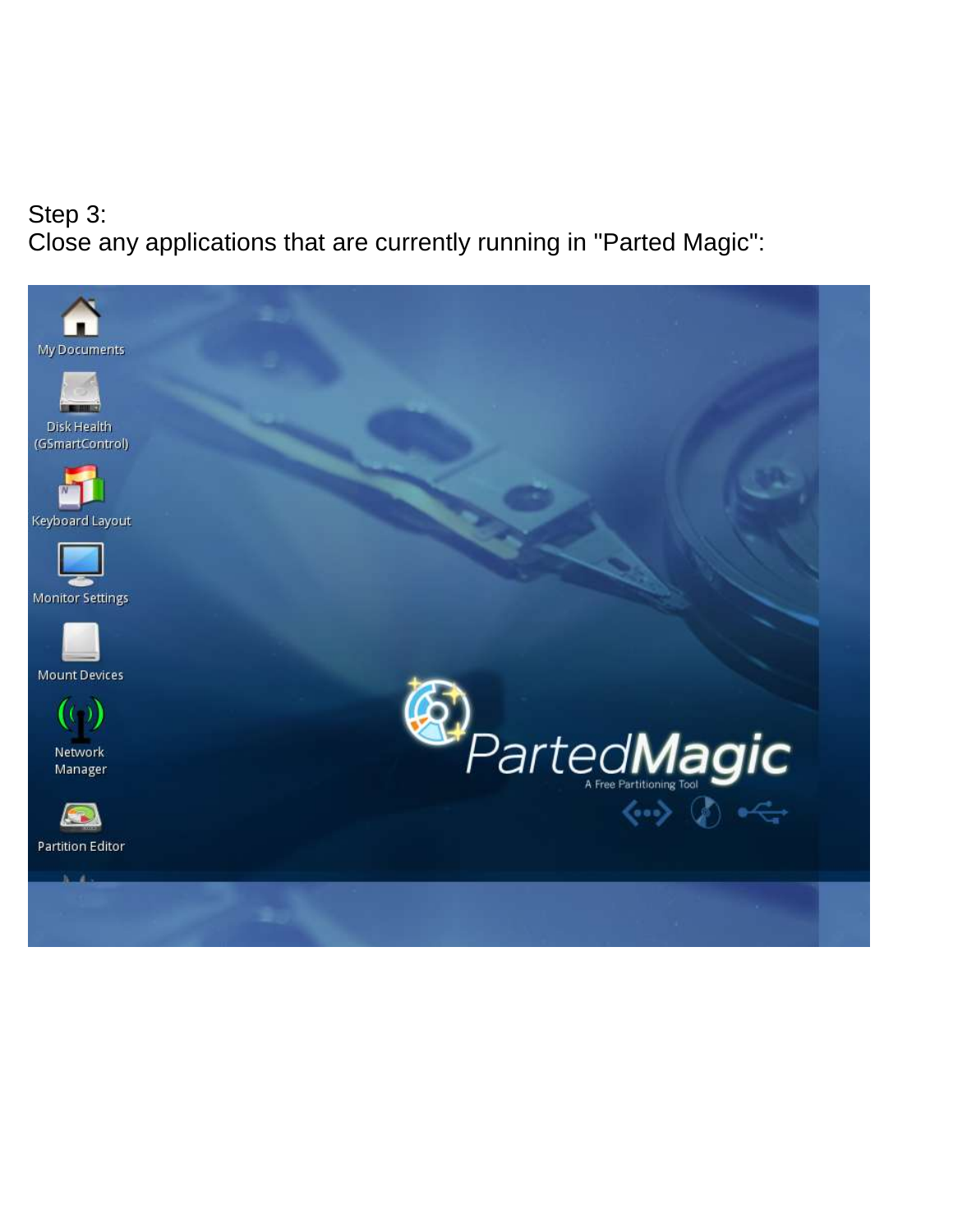Step 4: Locate "Partition Editor" and double-click on it:

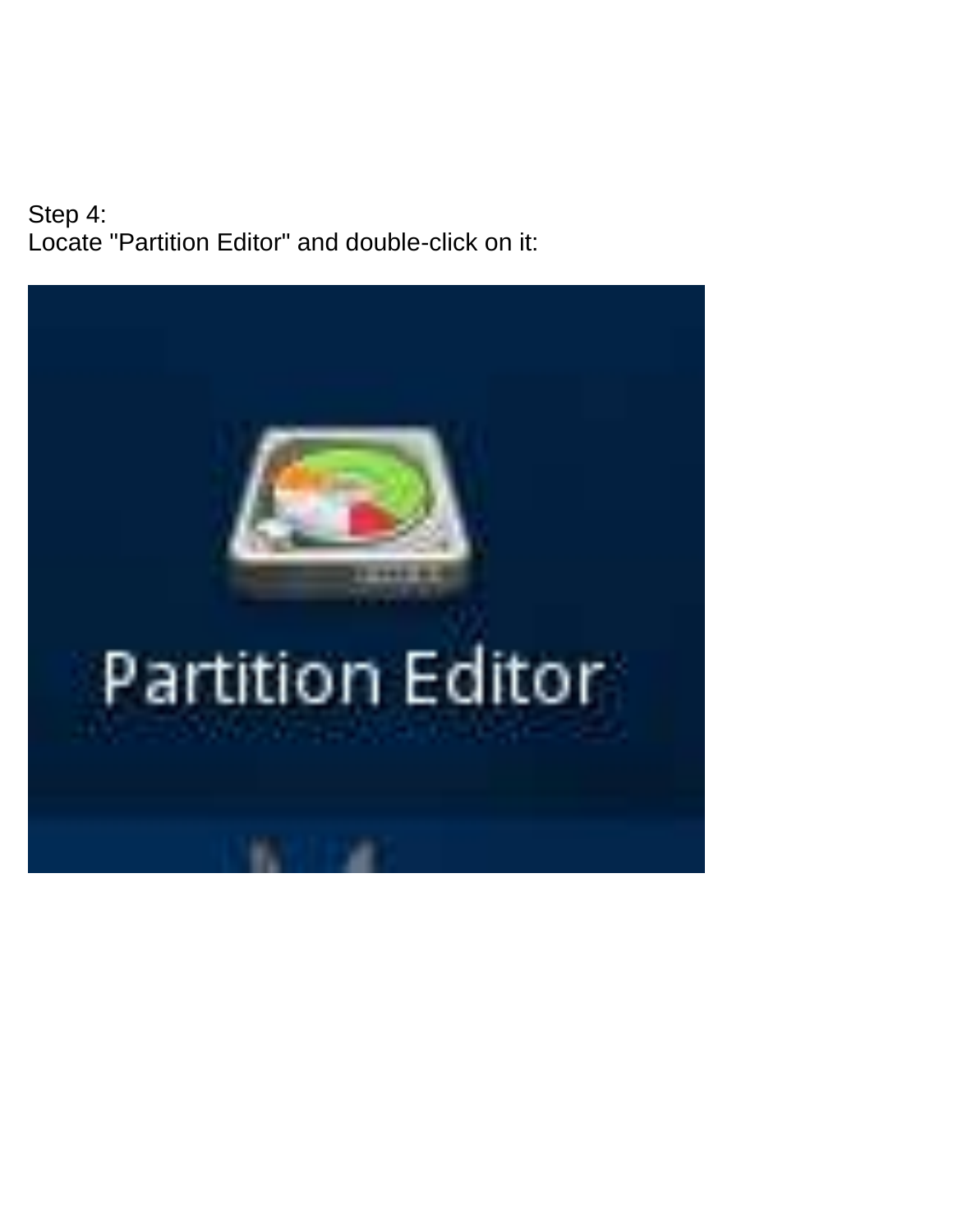#### Step 5: A "..GParted" window will be displayed:

| Delete<br>New | C<br>Resize/Move  | 呻<br>Copy<br>Paste<br>Undo Apply |            |          | dev/sdd (149.01 GiB) C |          |
|---------------|-------------------|----------------------------------|------------|----------|------------------------|----------|
|               |                   | /dev/sdd2<br>107.10 GiB          |            |          | /dev/sdd3<br>36.96 GiB |          |
| Partition     | File System       | Mount Point Label                | Size       | Used     | Unused                 | Flags    |
| /dev/sdd1     | fat <sub>16</sub> | /media/sdd1 DellUtility          | 31.35 MiB  | 7.75 MiB | 23.60 MiB diag         |          |
| /dev/sdd2     | ntfs              | /media/sdd2                      | 107.10 GiB | $\cdots$ |                        | --- boot |
| /dev/sdd3     | ntfs              | /media/sdd3 Backup               | 36.96 GiB  | 3.00 GiB | 33.96 GiB              |          |
| /dev/sdd4     | fat32             | /media/sdd4 DellRestore          | 4.92 GiB   | 4.77 GiB | 156.58 MiB             |          |
| unallocated   | unallocated       |                                  | 1.77 MiB   | ana.     | 277                    |          |
|               |                   |                                  |            |          |                        |          |

Note in this screenshot that "/dev/sdd2" has an exclamation point in a triangle which indicates that "GParted" has detected that their is a problem with this NTFS partition.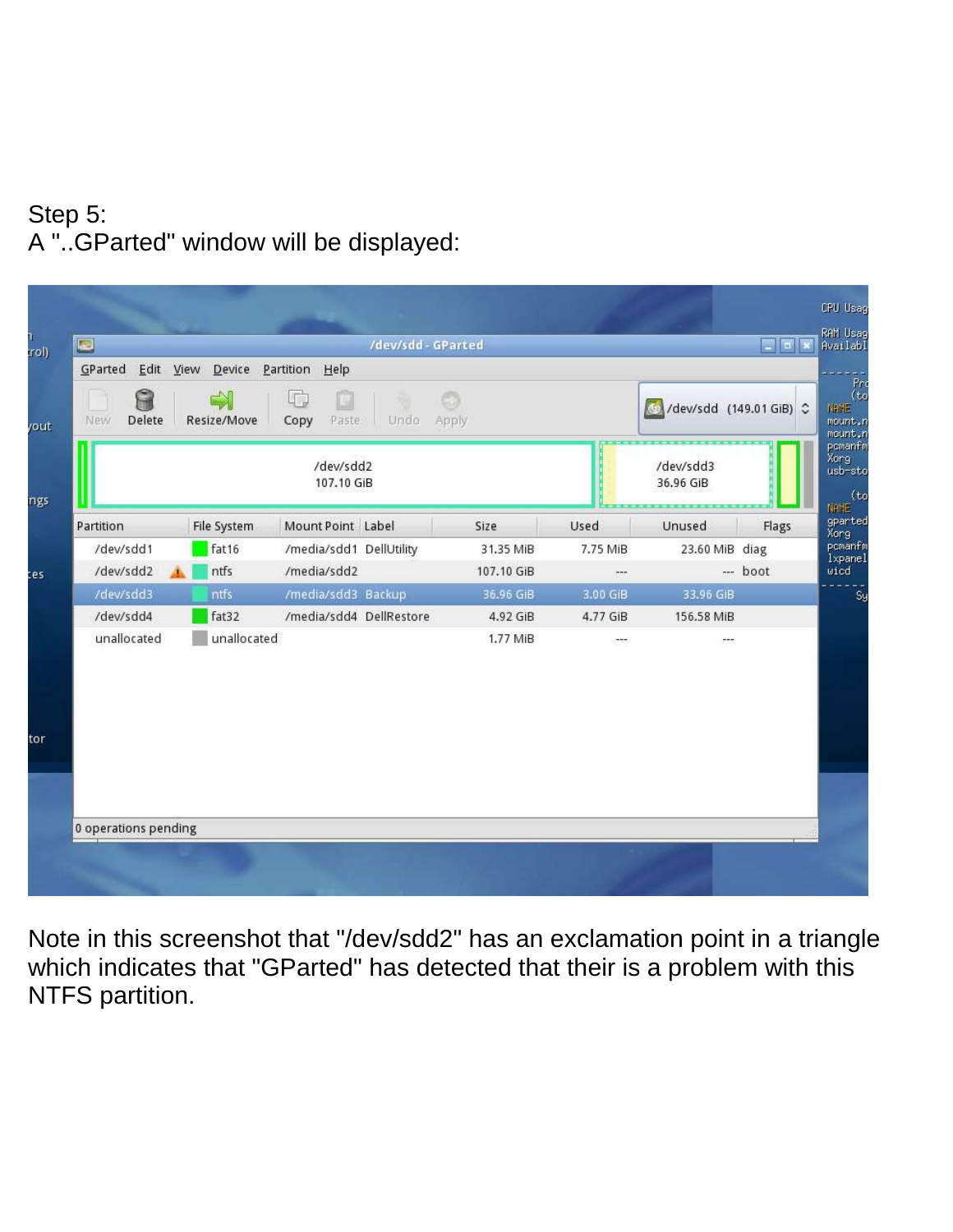#### Step 6: Click on the drop-down list button at the right side of the icon bar. A drop-down list will be displayed:

| Edit View<br>GParted<br>$D$ evice<br>Partition<br>Help<br>Ĥ<br>lp)<br>Delete<br>Copy<br>Paste<br>Urido <sup>1</sup><br>New<br>Resize/Move<br>Apply |                   |                         |  |            |          | /dev/sda<br>/dev/sdc<br>/dev/sdd | (931.51 GiB)<br>(149.01 GiB) |
|----------------------------------------------------------------------------------------------------------------------------------------------------|-------------------|-------------------------|--|------------|----------|----------------------------------|------------------------------|
|                                                                                                                                                    |                   | /dev/sdd2<br>107.10 GiB |  |            |          | /dev/sdd3<br>36.96 GiB           |                              |
| Partition                                                                                                                                          | File System       | Mount Point Label       |  | Size       | Used     | Unused                           | Flags                        |
| /dev/sdd1                                                                                                                                          | fat <sub>16</sub> | /media/sdd1 DellUtility |  | 31.35 MiB  | 7.75 MiB | 23.60 MiB diag                   |                              |
| /dev/sdd2                                                                                                                                          | ntfs              | /media/sdd2             |  | 107.10 GiB | $\sim$   |                                  | $-$ boot                     |
| /dev/sdd3                                                                                                                                          | ntfs              | /media/sdd3 Backup      |  | 36.96 GiB  | 3.00 GIB | 33.96 GiB                        |                              |
| /dev/sdd4                                                                                                                                          | fat32             | /media/sdd4 DellRestore |  | 4.92 GiB   | 4.77 GiB | 156.58 MiB                       |                              |
| unallocated                                                                                                                                        | unallocated       |                         |  | 1.77 MiB   | SS.      | 57                               |                              |
| 0 operations pending                                                                                                                               |                   |                         |  |            |          |                                  |                              |

In this example, /dev/SDD is the failed hard drive.

We know that it is the failed hard drive because it is close to the actual size of the failed hard drive (which is 160 Gigabytes).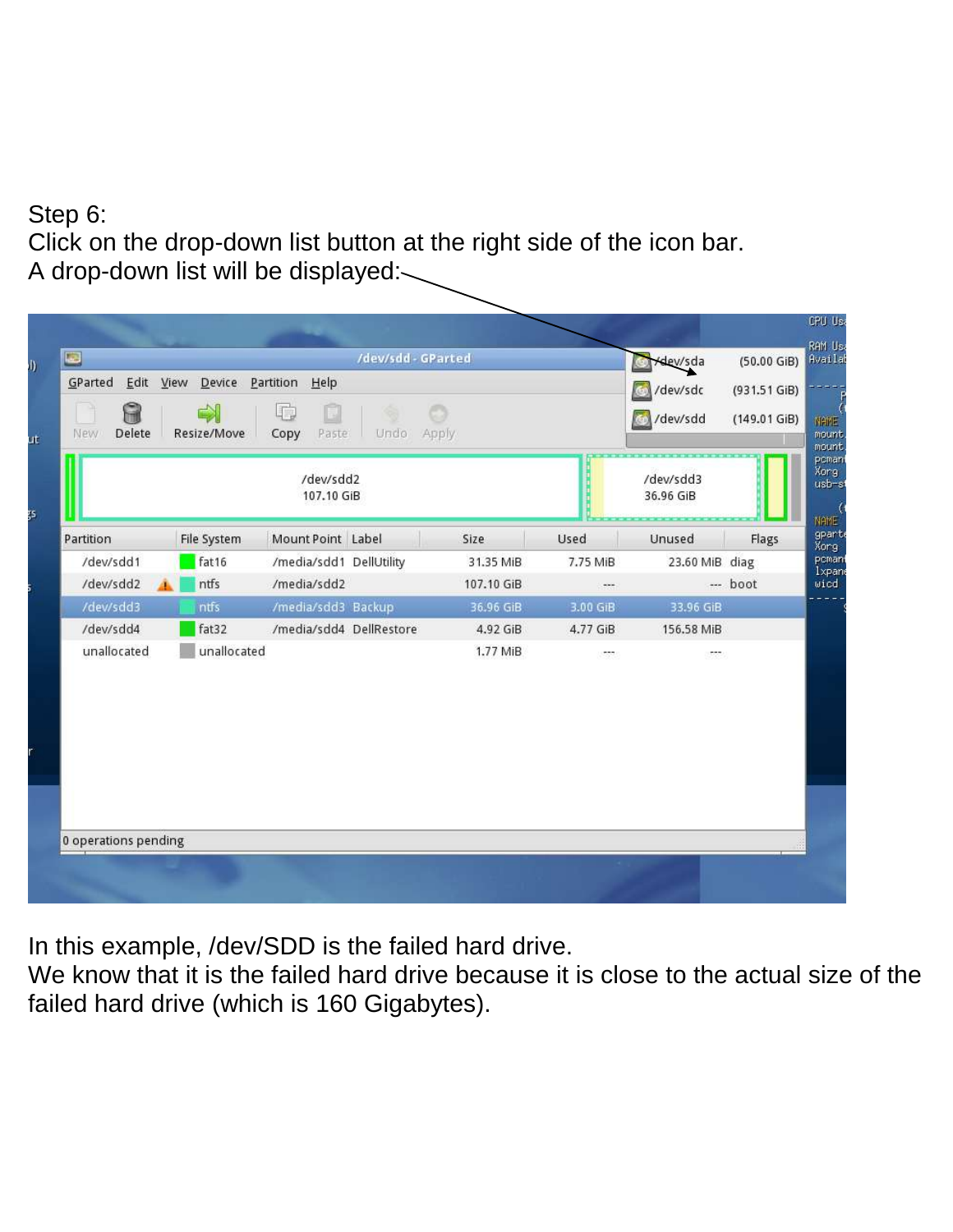#### Step 7: Click on "Device" in the menu bar: $\setminus$

| O                    |                              |                         | /dev/sdd-GParted |            |                |                         | <b>E</b> |
|----------------------|------------------------------|-------------------------|------------------|------------|----------------|-------------------------|----------|
| Edit<br>GParted      | View<br>Device               | Partition<br>Help       |                  |            |                |                         |          |
| Delete<br>New        | $\Rightarrow$<br>Resize/Move | 中<br>但<br>Paste<br>Copy | Undo             | Apply      |                | /dev/sdd (149.01 GiB) C |          |
|                      |                              | /dev/sdd2<br>107.10 GiB |                  |            |                | /dev/sdd3<br>36.96 GiB  |          |
| Partition            | File System                  | Mount Point Label       |                  | Size       | Used           | Unused                  | Flags    |
| /dev/sdd1            | fat16                        | /media/sdd1 DellUtility |                  | 31.35 MiB  | 7.75 MiB       | 23.60 MiB diag          |          |
| /dev/sdd2            | ntfs                         | /media/sdd2             |                  | 107.10 GiB | $---$          |                         | --- boot |
| /dev/sdd3            | ntfs                         | /media/sdd3 Backup      |                  | 36.96 GiB  | 3.00 GiB       | 33.96 GiB               |          |
| /dev/sdd4            | fat32                        | /media/sdd4 DellRestore |                  | 4.92 GiB   | 4.77 GiB       | 156.58 MiB              |          |
| unallocated          | unallocated                  |                         |                  | 1.77 MiB   | $\overline{ }$ | ---                     |          |
| 0 operations pending |                              |                         |                  |            |                |                         |          |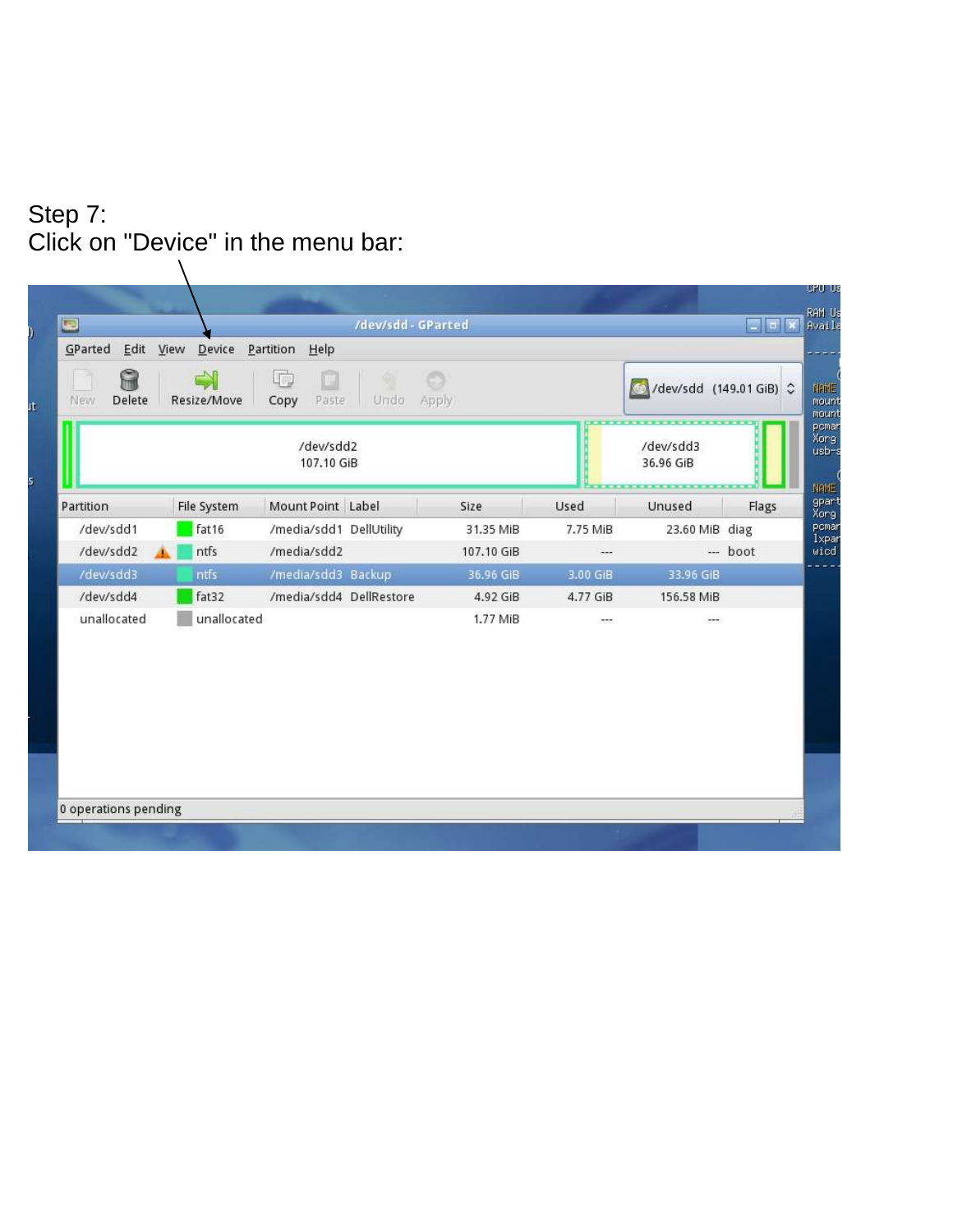#### Step 8: Click on "Attempt Data Rescue" in the pull-down menu:

| Delete<br>New. | Res.              | Create Partition Table<br>Attempt Data Rescue | Undo Apply |            |          | dev/sdd (149.01 GiB) C |          |
|----------------|-------------------|-----------------------------------------------|------------|------------|----------|------------------------|----------|
|                |                   | /dev/sdd2<br>107.10 GiB                       |            |            |          | /dev/sdd3<br>36.96 GiB |          |
| Partition      | File System       | Mount Point Label                             |            | Size       | Used     | Unused                 | Flags    |
| /dev/sdd1      | fat <sub>16</sub> | /media/sdd1 DellUtility                       |            | 31.35 MiB  | 7.75 MiB | 23.60 MiB diag         |          |
| /dev/sdd2      | ntfs              | /media/sdd2                                   |            | 107.10 GiB | ---      |                        | $-$ boot |
| /dev/sdd3      | ntfs              | /media/sdd3 Backup                            |            | 36.96 GiB  | 3.00 GiB | 33.96 GiB              |          |
| /dev/sdd4      | fat32             | /media/sdd4 DellRestore                       |            | 4.92 GiB   | 4.77 GiB | 156.58 MiB             |          |
| unallocated    | unallocated       |                                               |            | 1.77 MiB   | ---      | $--$                   |          |
|                |                   |                                               |            |            |          |                        |          |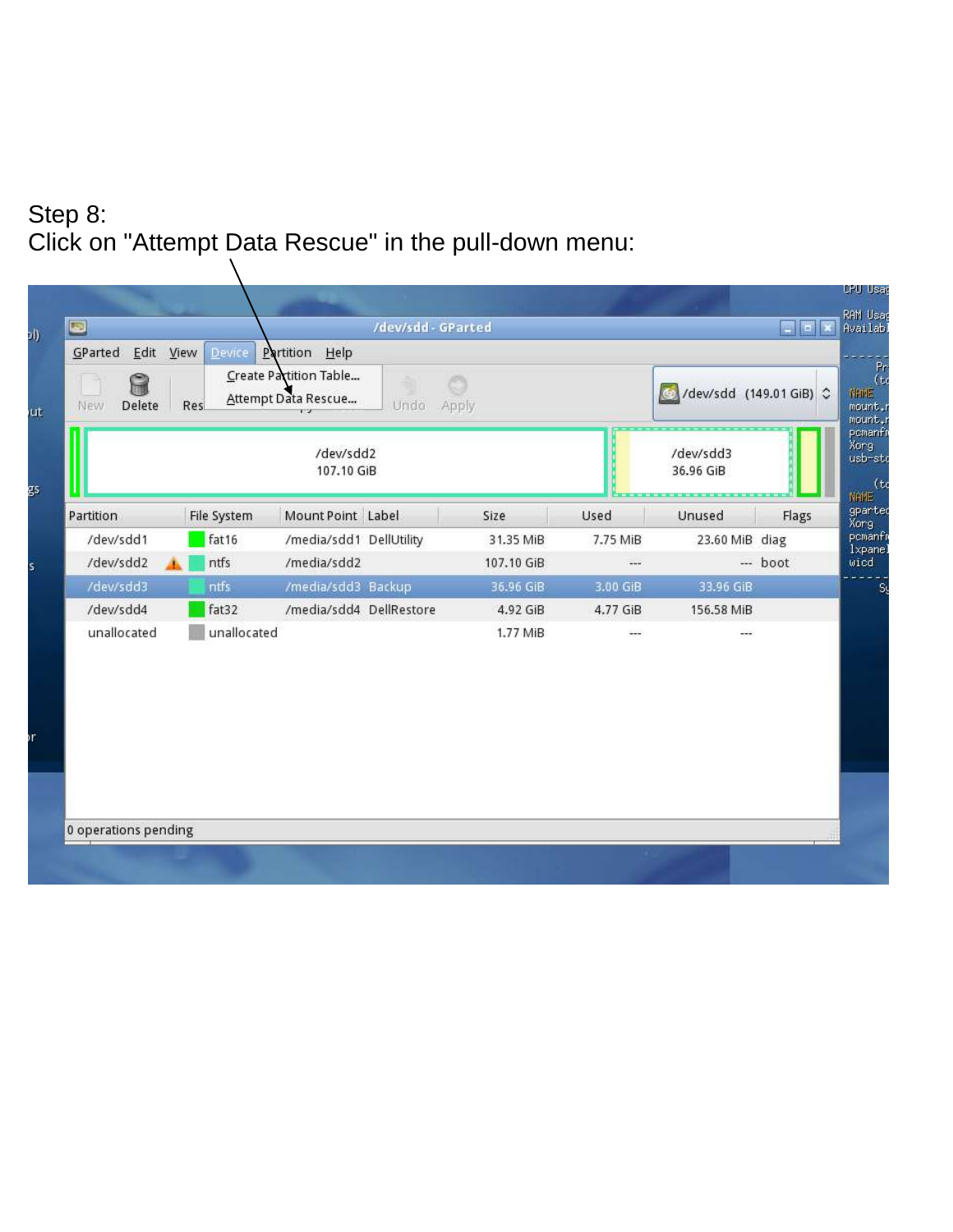#### Step 9: Click on "OK" in the "Search for file systems.." dialog box:

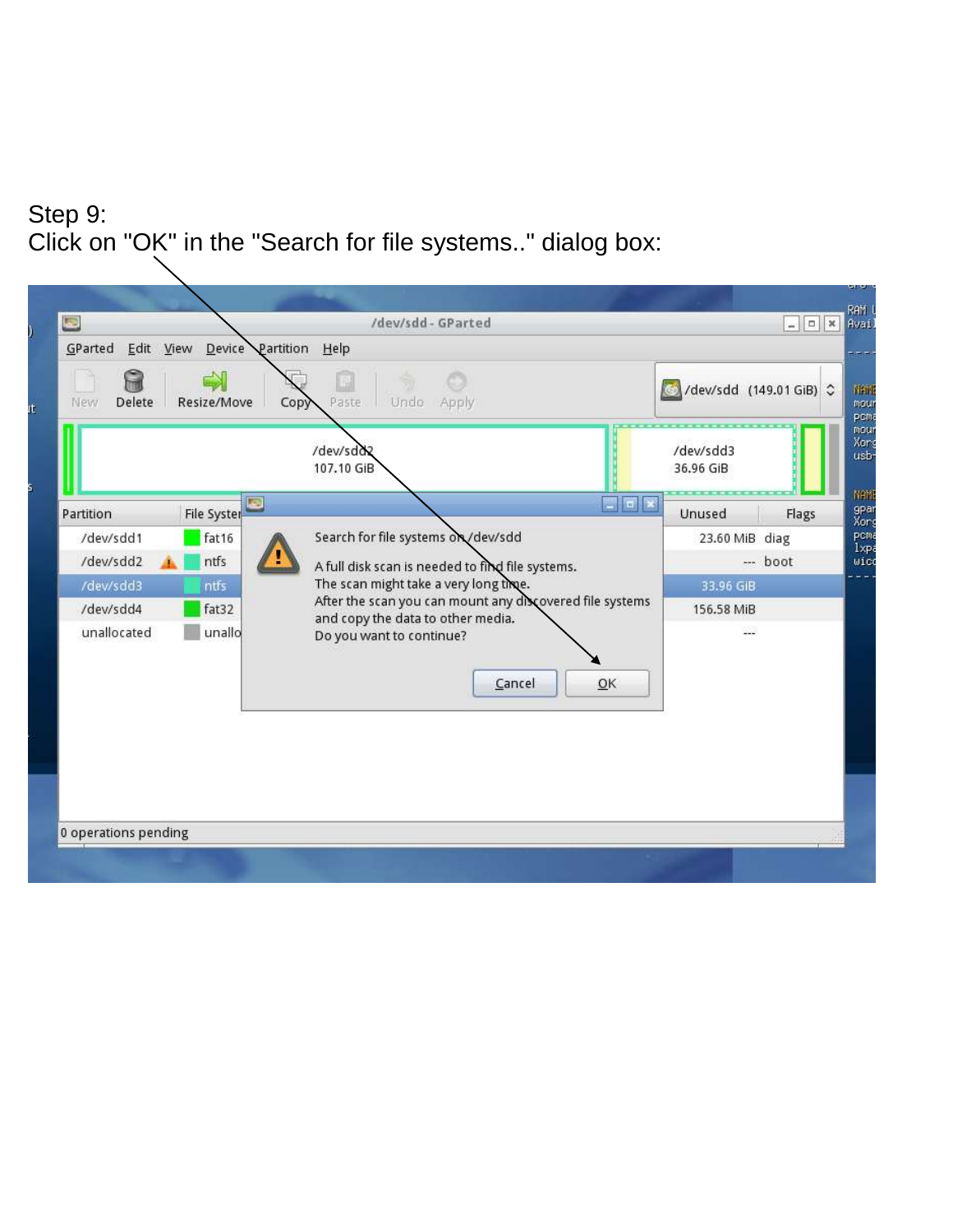#### Step 10: Click on "OK" in the "No systems found.." box:

| Delete<br><b>New</b> | $\Rightarrow$<br>Resize/Move | Copy            | Undo Apply<br>Paste                    |                                       |                            | dev/sdd (149.01 GiB) C                 |         |
|----------------------|------------------------------|-----------------|----------------------------------------|---------------------------------------|----------------------------|----------------------------------------|---------|
|                      |                              |                 | /dev/sdd2<br>107.10 GiB                |                                       |                            | /dev/sdd3<br>36,96 GiB                 |         |
| Partition            | File System                  | MO              |                                        | 3 F                                   | łd                         | Unused                                 | Flags   |
| /dev/sdd1            | fat16                        | /m <sub>6</sub> |                                        |                                       | 75 MiB                     | 23.60 MiB diag                         |         |
| /dev/sdd2            | ntfs                         | /m <sub>6</sub> | No file systems found on /dev/sdd<br>▀ |                                       | ÷÷.                        |                                        | -- boot |
| /dev/sdd3            | ntfs.                        | /m              | The disk scan by gpart did not find    |                                       | .00 <sub>GB</sub>          | 33.96 GiB                              |         |
| /dev/sdd4            | fat32                        | /m <sub>6</sub> | disk.                                  | any recognizable file systems on this | .77 GiB                    | 156.58 MiB                             |         |
| unallocated          | unallocated                  |                 |                                        | QK                                    | $\mathcal{P}^{\text{max}}$ | $\overline{\mathcal{L}(\mathbb{R}^d)}$ |         |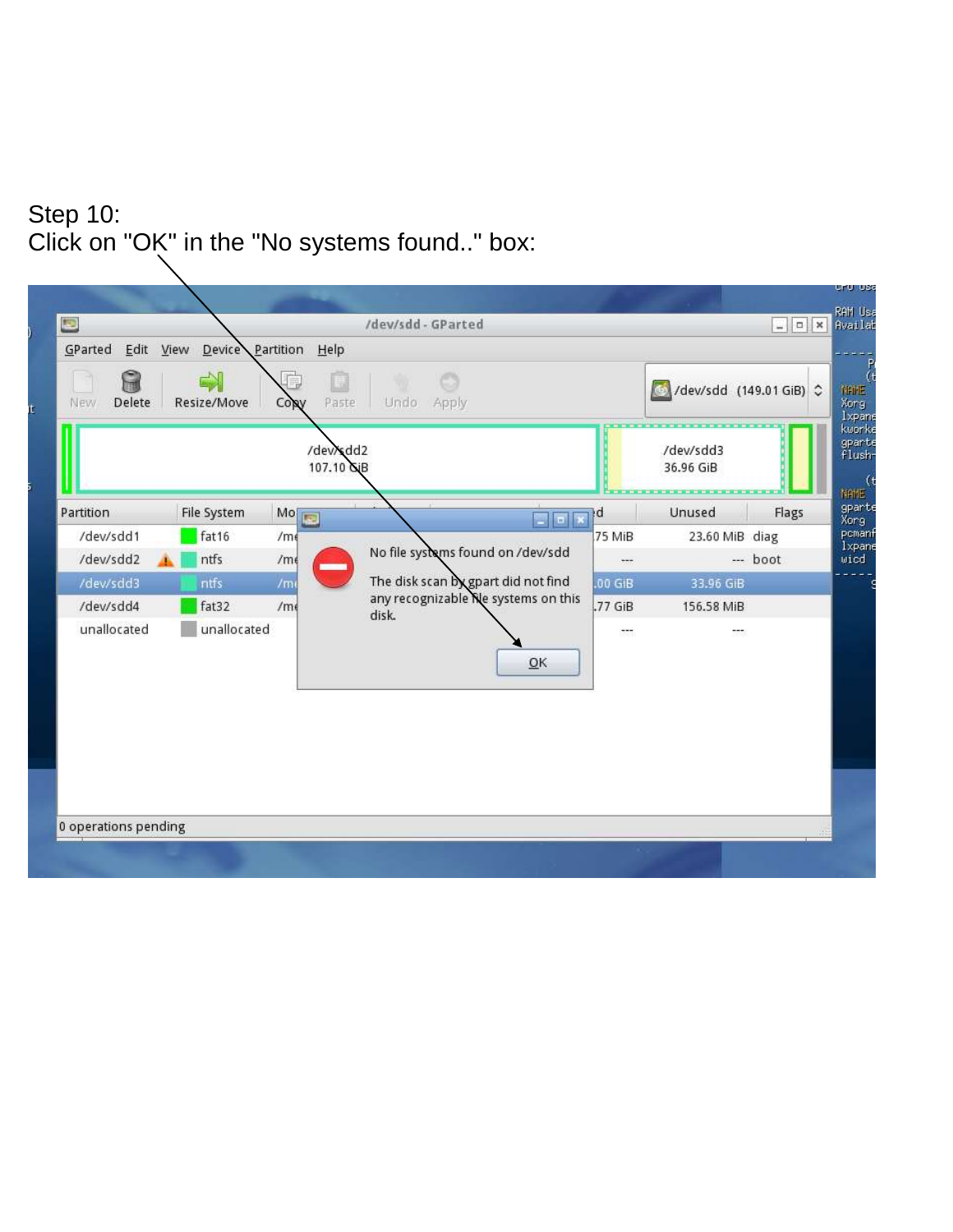#### Step 11:

Use the right mouse button to click on the partition with the "!" problem icon.

#### Step 12: Check on "Check" in the pop-up utility menu:

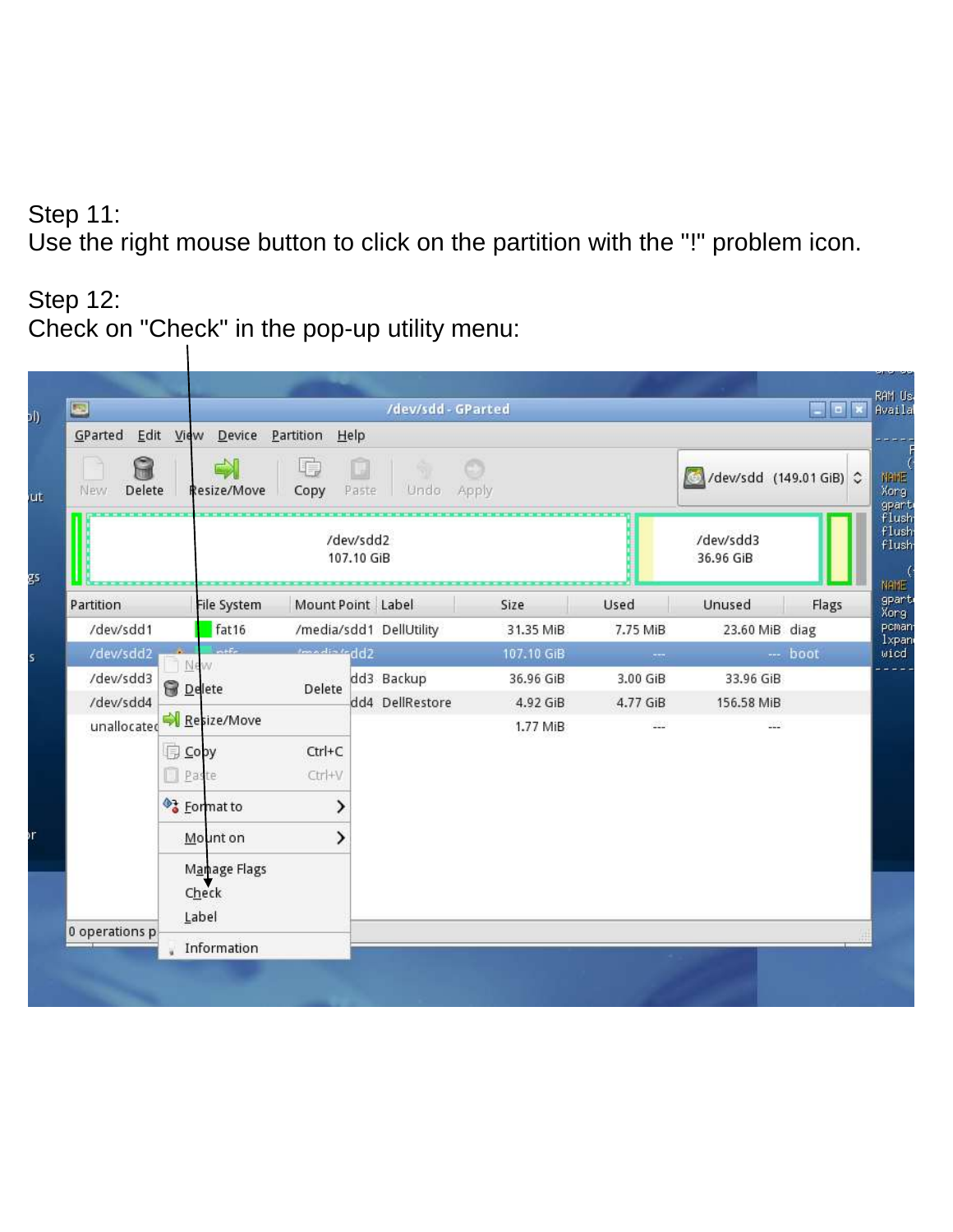#### Step 12:

Note the "1 operation pending" is shown in the lower left-hand corner of the "GParted" window.

Click on the "Apply" button:

| Delete<br><b>New</b>                             | Resize/Move       | Copy.<br>Paste<br>/dev/sdd2<br>107.10 GiB | Undo | Apply      |          | /dev/sdd3<br>36.96 GiB |          |
|--------------------------------------------------|-------------------|-------------------------------------------|------|------------|----------|------------------------|----------|
| Partition                                        | File System       | Mount Point Label                         |      | Size       | Used     | Unused                 | Flags    |
| /dev/sdd1                                        | fat <sub>16</sub> | /media/sdd1 DellUtility                   |      | 31.35 MiB  | 7.75 MiB | 23.60 MiB diag         |          |
| /dev/sdd2                                        | ntfs              | /media/sdd2                               |      | 107.10 GiB | ---      |                        | --- boot |
| /dev/sdd3                                        | ntfs              | /media/sdd3 Backup                        |      | 36.96 GiB  | 3.00 GiB | 33,96 GiB              |          |
| /dev/sdd4                                        | fat32             | /media/sdd4 DellRestore                   |      | 4.92 GiB   | 4.77 GiB | 156.58 MiB             |          |
| unallocated                                      | unallocated       |                                           |      | 1.77 MiB   | ter.     | ---                    |          |
| Check and repair file system (ntfs) on /dev/sdd2 |                   |                                           |      |            |          |                        |          |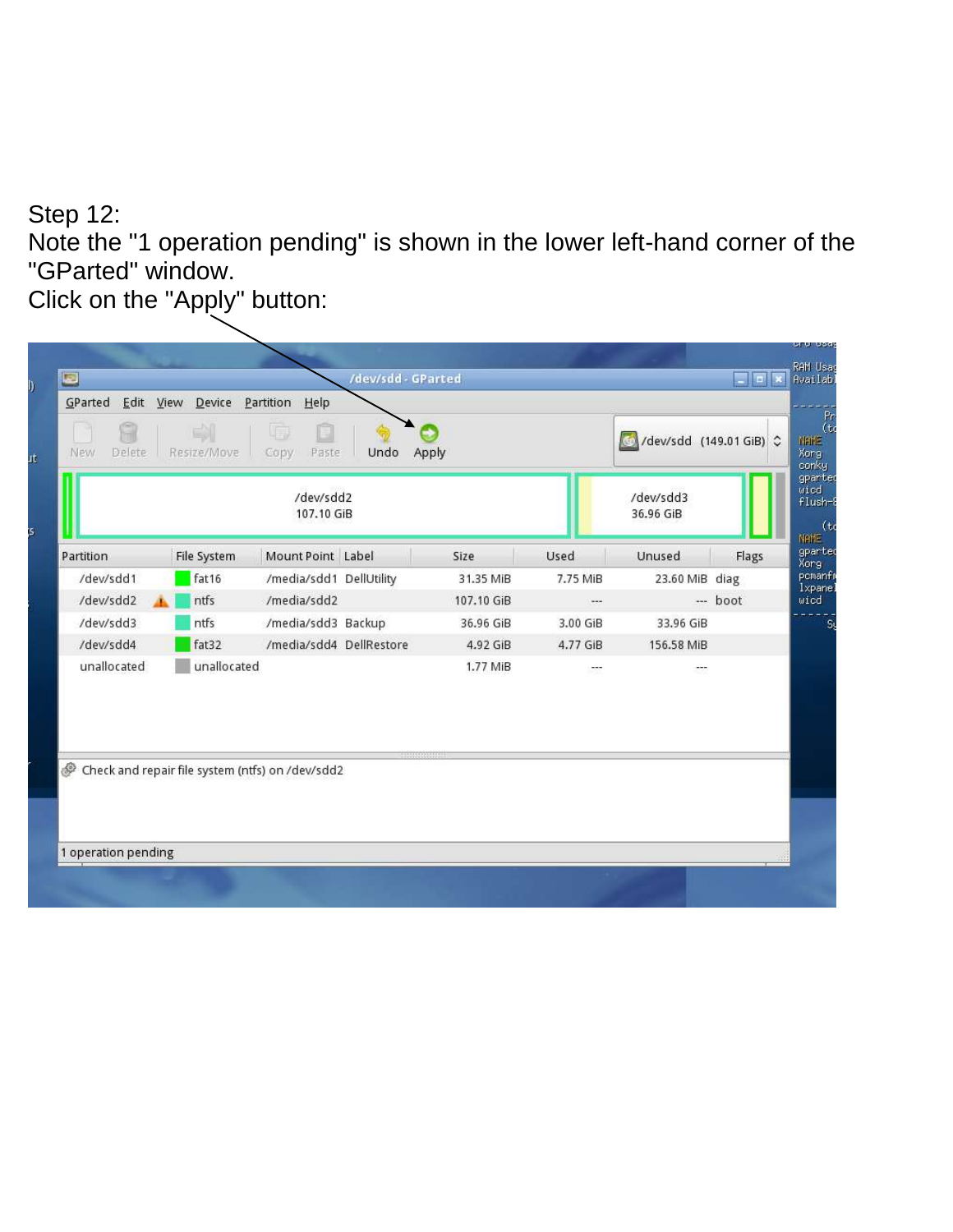#### Step 13: Click on the "Apply" button of the "Are you sure.." box:

| GParted             | Edit View Device | Partition<br><b>Nelp</b>                                   |                                   |        |                        |             |                         |
|---------------------|------------------|------------------------------------------------------------|-----------------------------------|--------|------------------------|-------------|-------------------------|
| Delete.<br>New      | Resize/Move      | try<br>Paste<br>Undo<br>Copy                               | Apply                             |        |                        |             | /dev/sdd (149.01 GiB) C |
|                     |                  | /dev/sdd2<br>107.10 GiB                                    |                                   |        | /dev/sdd3<br>36.96 GiB |             |                         |
| Partition           | File System      | Mount Point Label                                          | Size                              | Used   | <b>Unused</b>          |             | Flags                   |
| /dev/sdd1           |                  |                                                            | <b>Apply operations to device</b> |        | <b>Fill</b> x          | 60 MiB diag |                         |
| /dev/sdd2           |                  | Are you sure you want to apply the pending operations?     |                                   |        |                        |             | $-$ boot                |
| /dev/sdd3           |                  | Editing partitions has the potential to cause LOSS of DATA |                                   |        |                        | .96 GiB     |                         |
| /dev/sdd4           |                  | You are advised to backup your data before proceeding.     |                                   |        |                        | 58 MiB      |                         |
| unallocated         |                  |                                                            |                                   | Cancel | Apply                  | ---         |                         |
|                     |                  | Check and repair file system (ntfs) on /dev/sdd2           |                                   |        |                        |             |                         |
|                     |                  |                                                            |                                   |        |                        |             |                         |
| 1 operation pending |                  |                                                            |                                   |        |                        |             |                         |

Step 14:

After the partition check is completed, close the "GParted" window.

Step 15: Attach a (second) external USB hard drive to your virtual machine.

Step 16:

Use the menus at the top of your virtual machine windows to attach this second external hard drive to your virtual machine.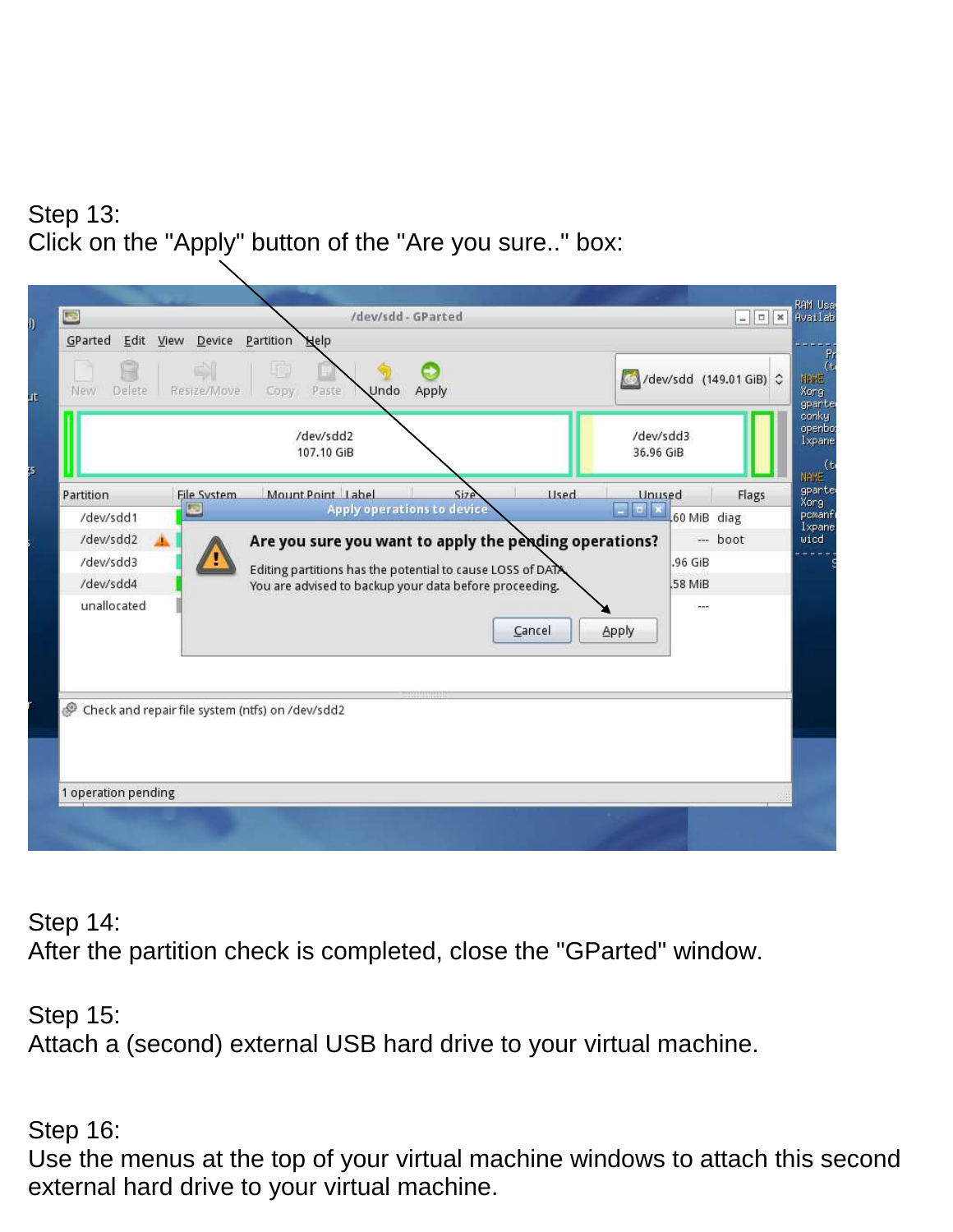You will be using this second USB hard drive to store the data files/folders that you recover from the failed NTFS hard drive.

At this point you will have two USB hard drives attached to the "Parted Magic" virtual machine:

A USB drive enclosure that holds the failed hard drive that you removed from your "Windows" computer

and

a USB hard drive that you will be using to store the data files/folders that you recover from the failed USB hard drive.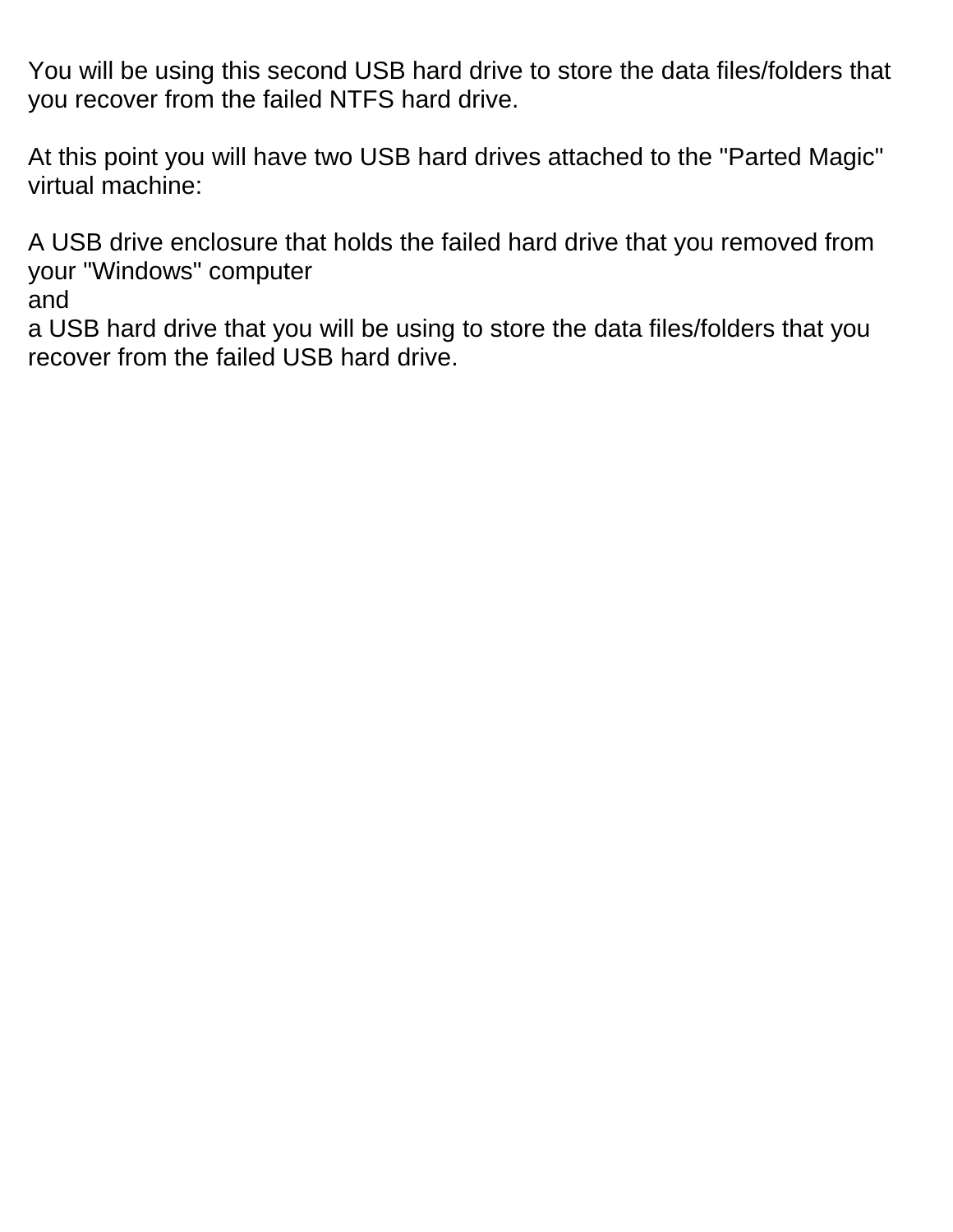Step 17: Click on the "Parted Magic" button at the left end of the "Task bar":



Step 18: Click on "System Tools".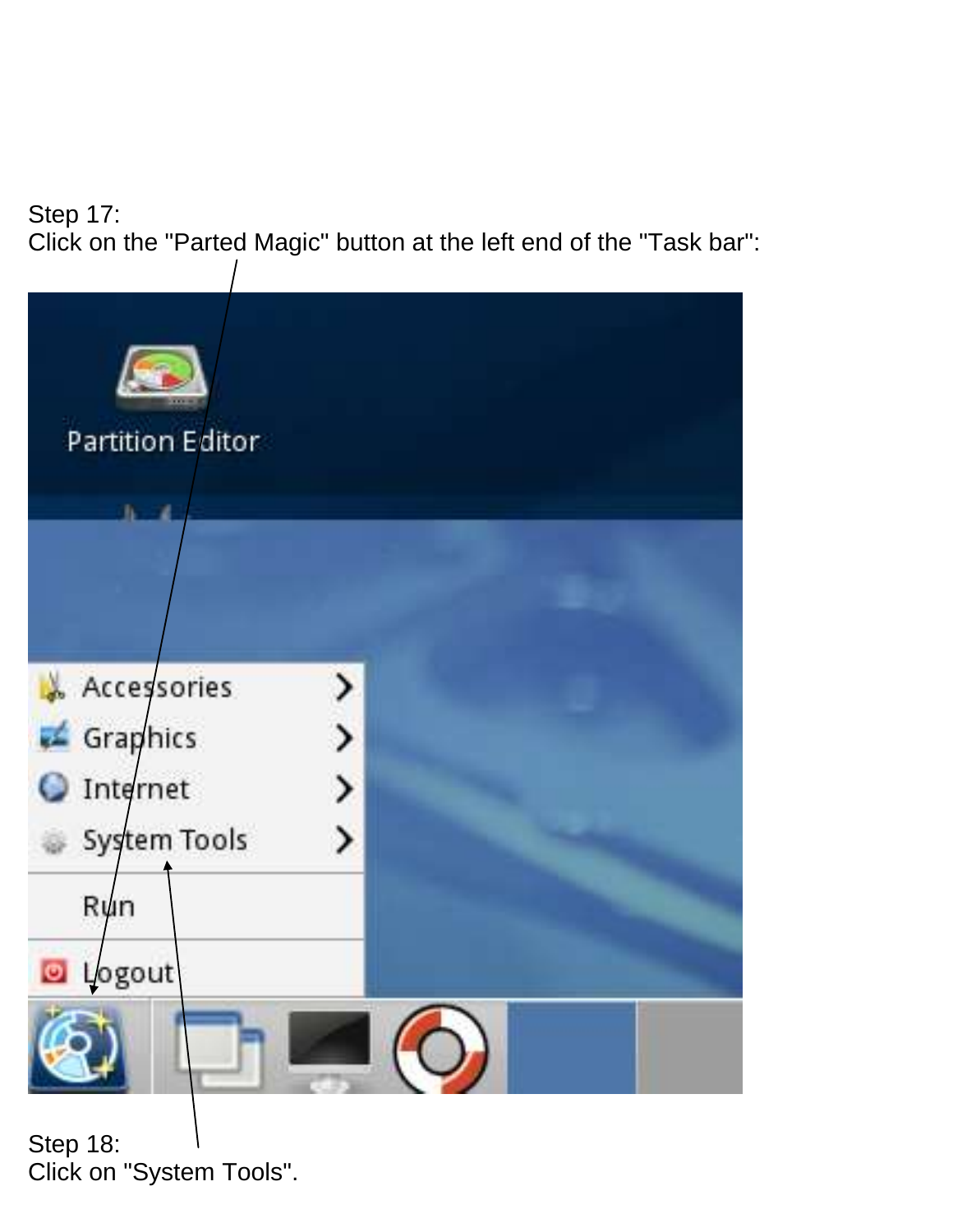#### Step 19: Click on "PCMan File Manager" in the popup submenu:

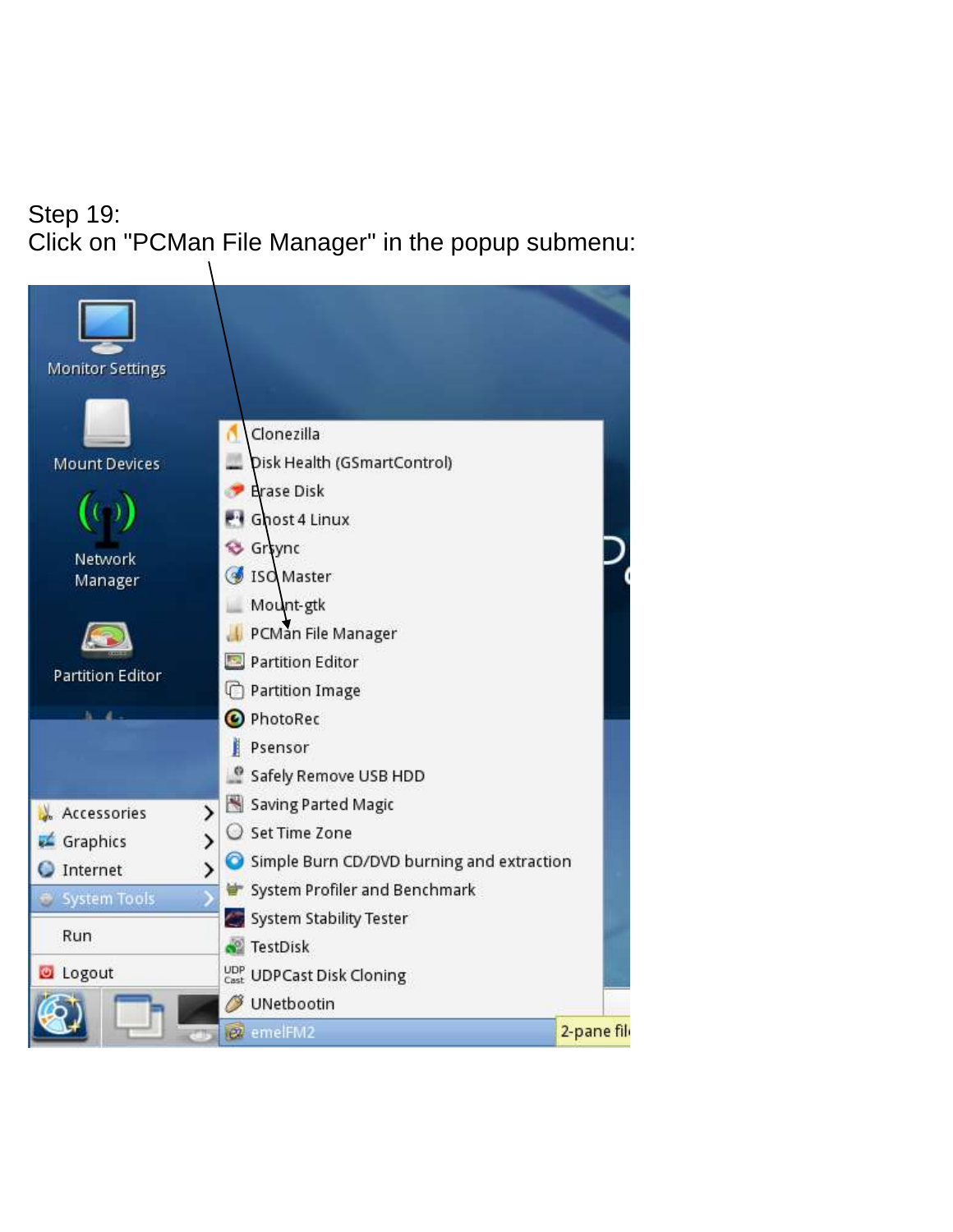#### Step 20: A "PCMan File Manage" window will be displayed:

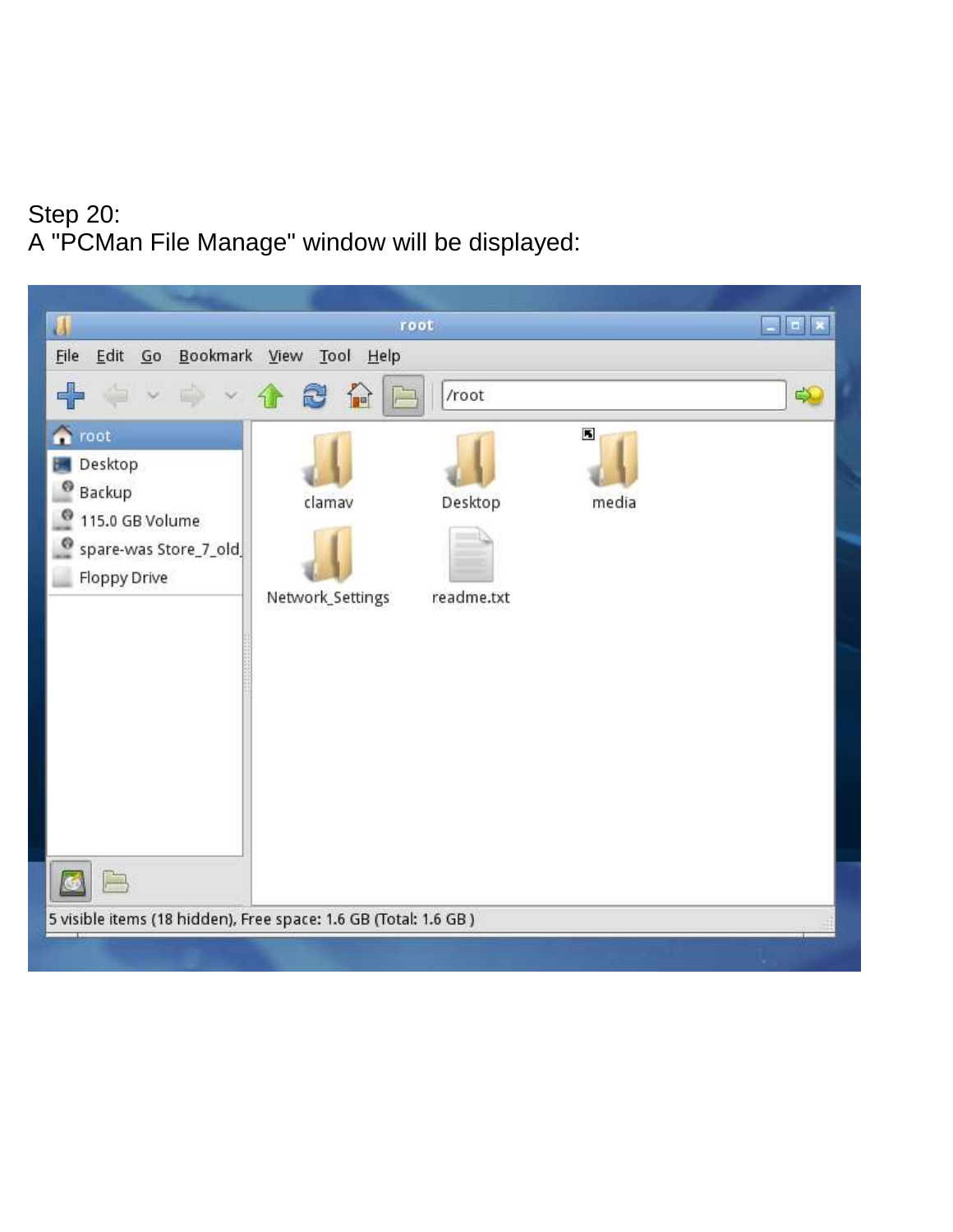#### Step 21:

Click on the icon in the left pane that represents the failed USB hard drive. In this example, we clicked on "115.0. GB Volume":

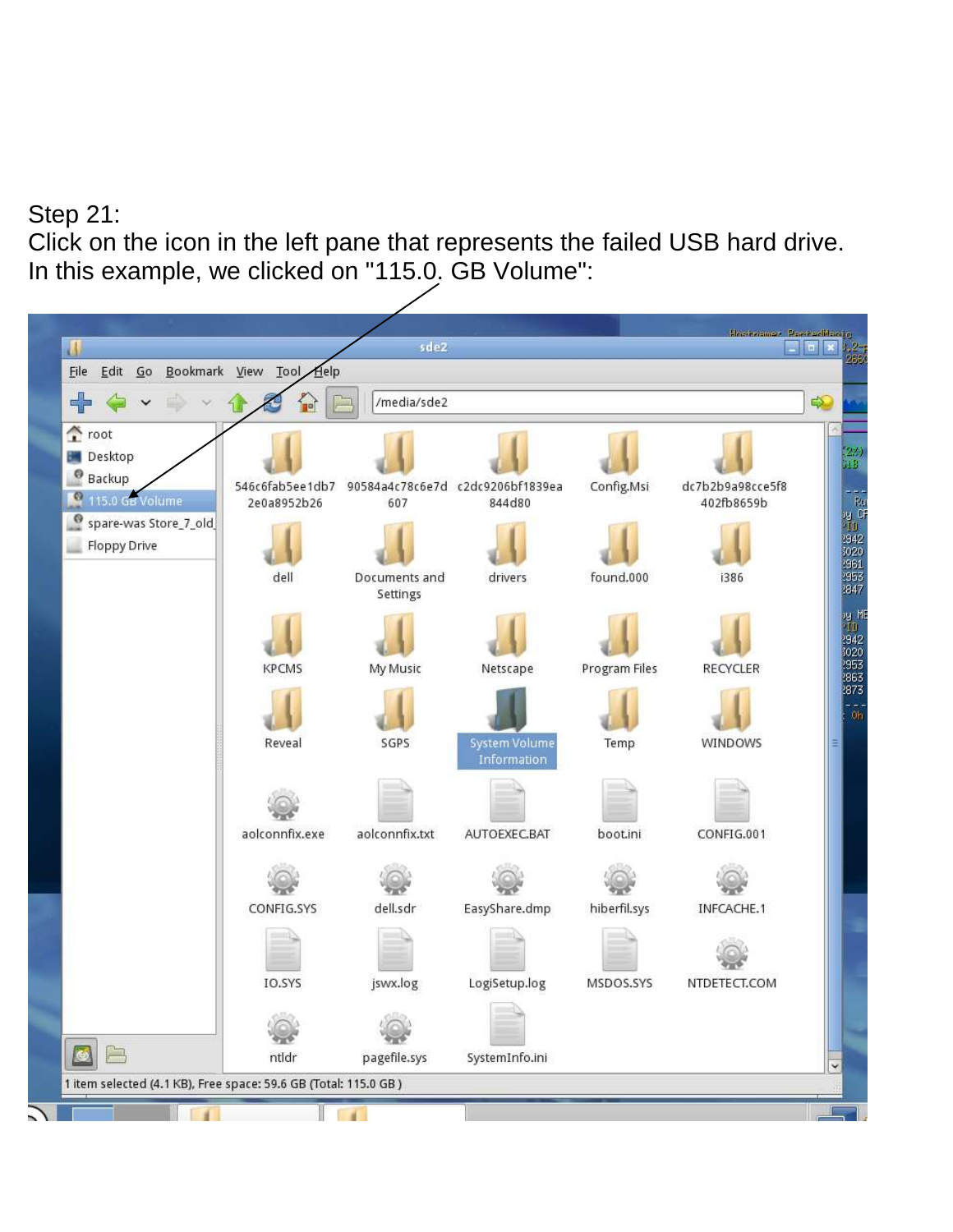#### Step 22:

Use the right mouse button to click on the folder where the data files reside. In this example, we double-clicked on the "Documents and Settings" folder:

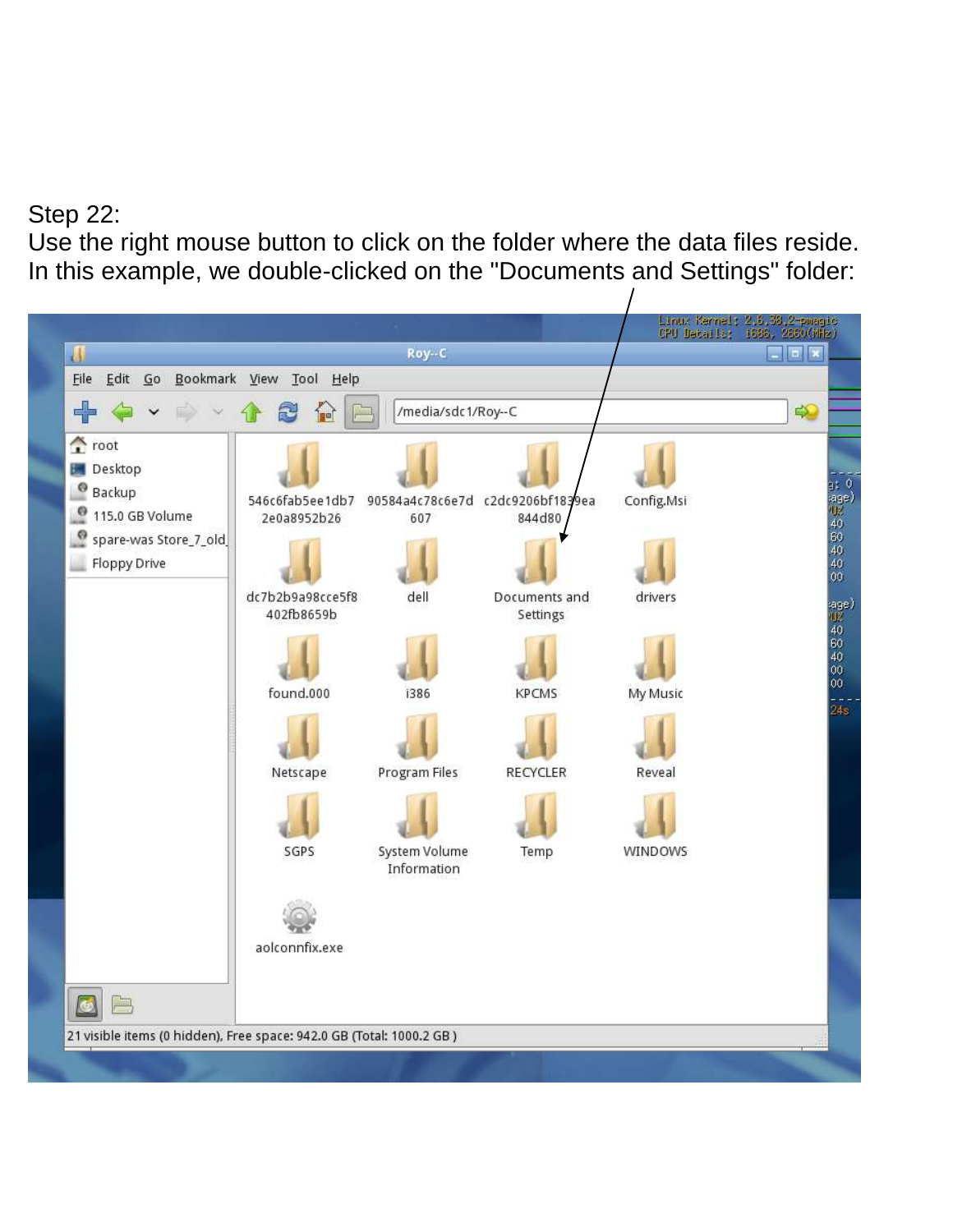#### Step 23:

Click on either "Open in New Tab" or "Open in New Window" in the pop-up context menu:

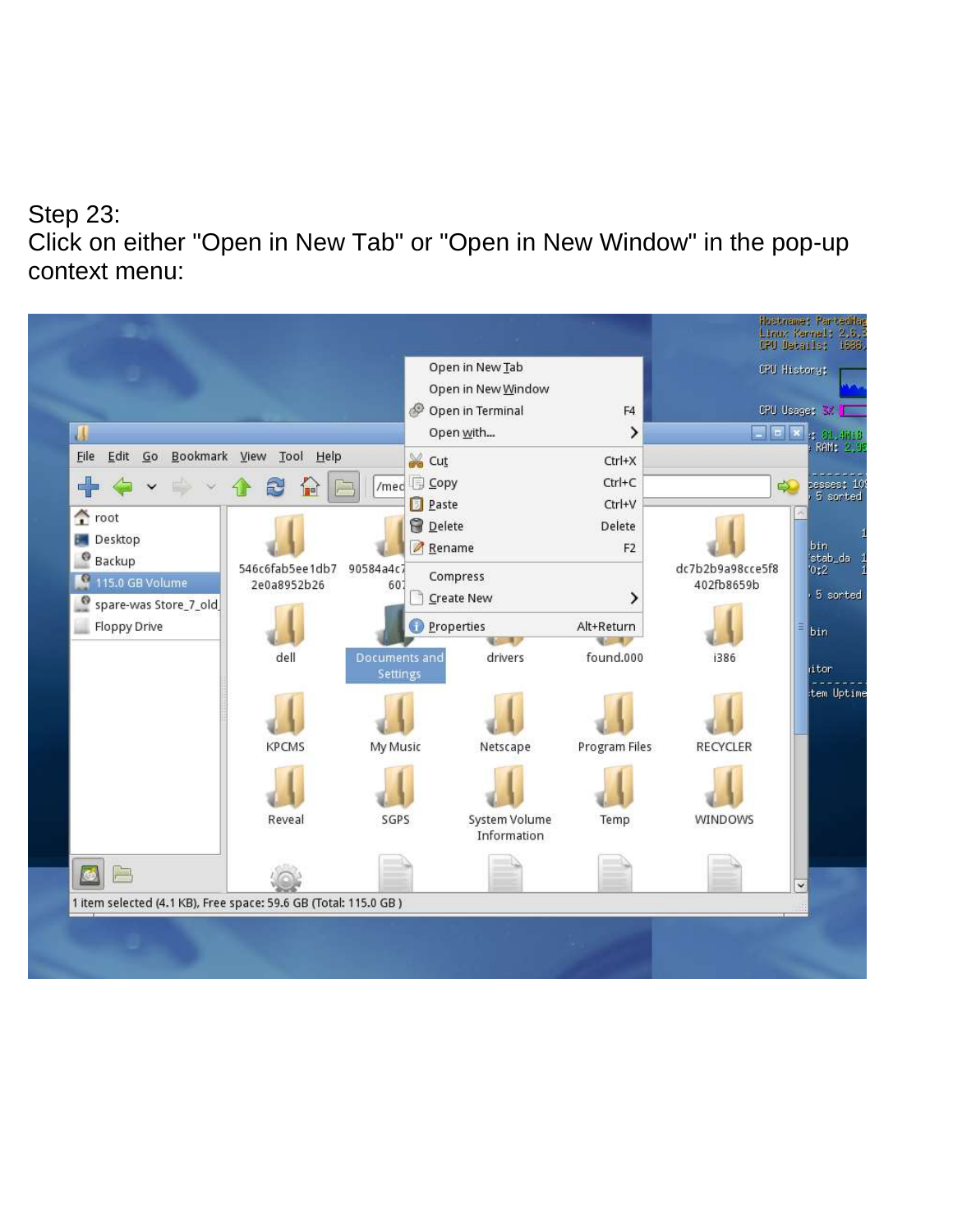Step 24:

Go the the left pane of the "PCMan File Manager" window, and use the right mouse button to click on the icon that represents the USB external drive that you attached to the virtual machine in "Step 15.

In this example, we used the right mouse button to click on "spare-was Store\_7\_old":

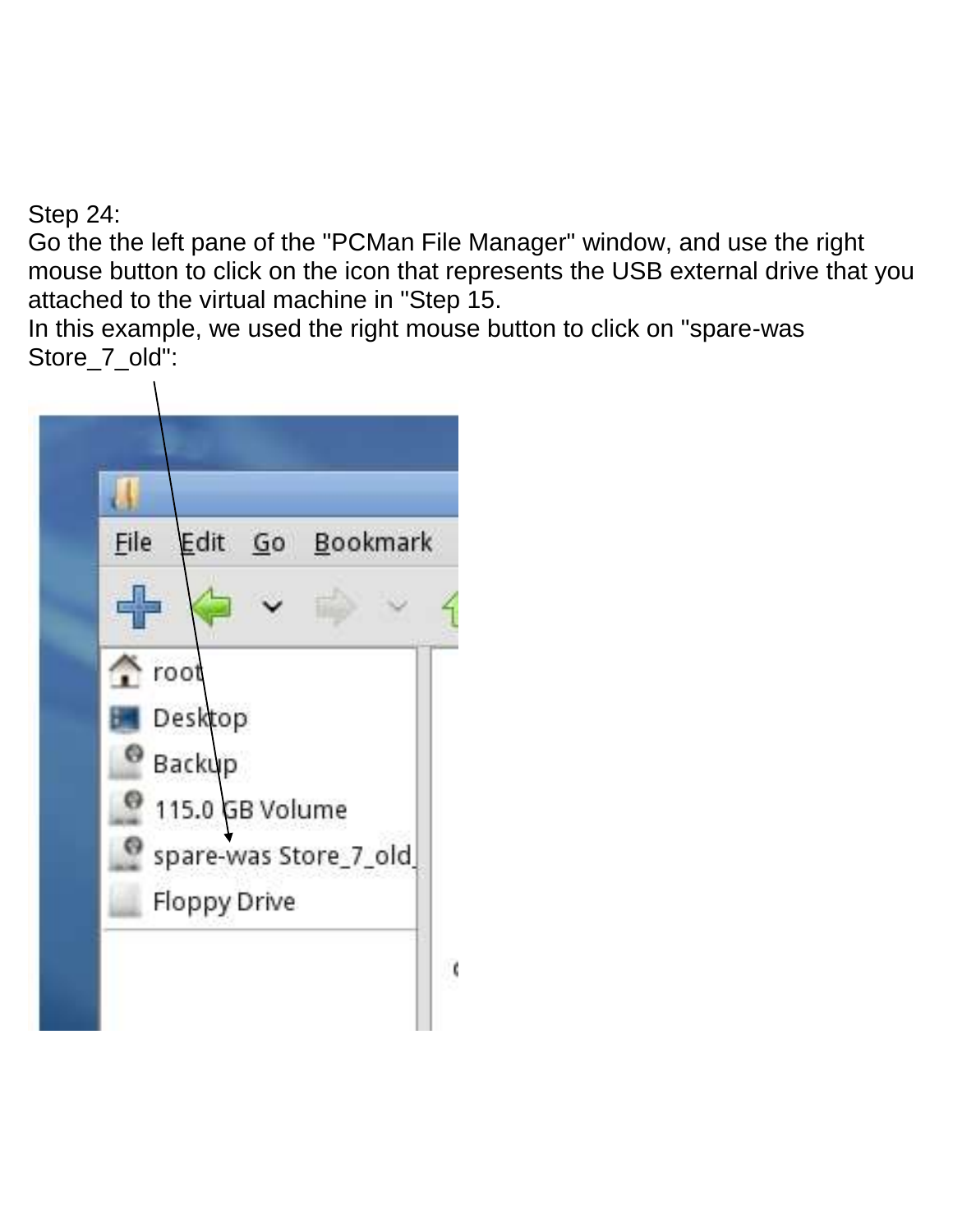Step 25: Click on "Open in New Window" in the pop-up context menu:

| Open in New Tab    |                |
|--------------------|----------------|
| Open in New Window |                |
| Open in Terminal   | F4             |
| Open <u>w</u> ith  |                |
| a Cut              | $Ctrl+X$       |
| <b>Copy</b>        | $Ctrl + C$     |
| <b>Paste</b>       | Ctrl+V         |
| <b>Delete</b>      | Delete         |
| Rename             | F <sub>2</sub> |
| Compress           |                |
| <b>Create New</b>  |                |
| Properties         | Alt+Return     |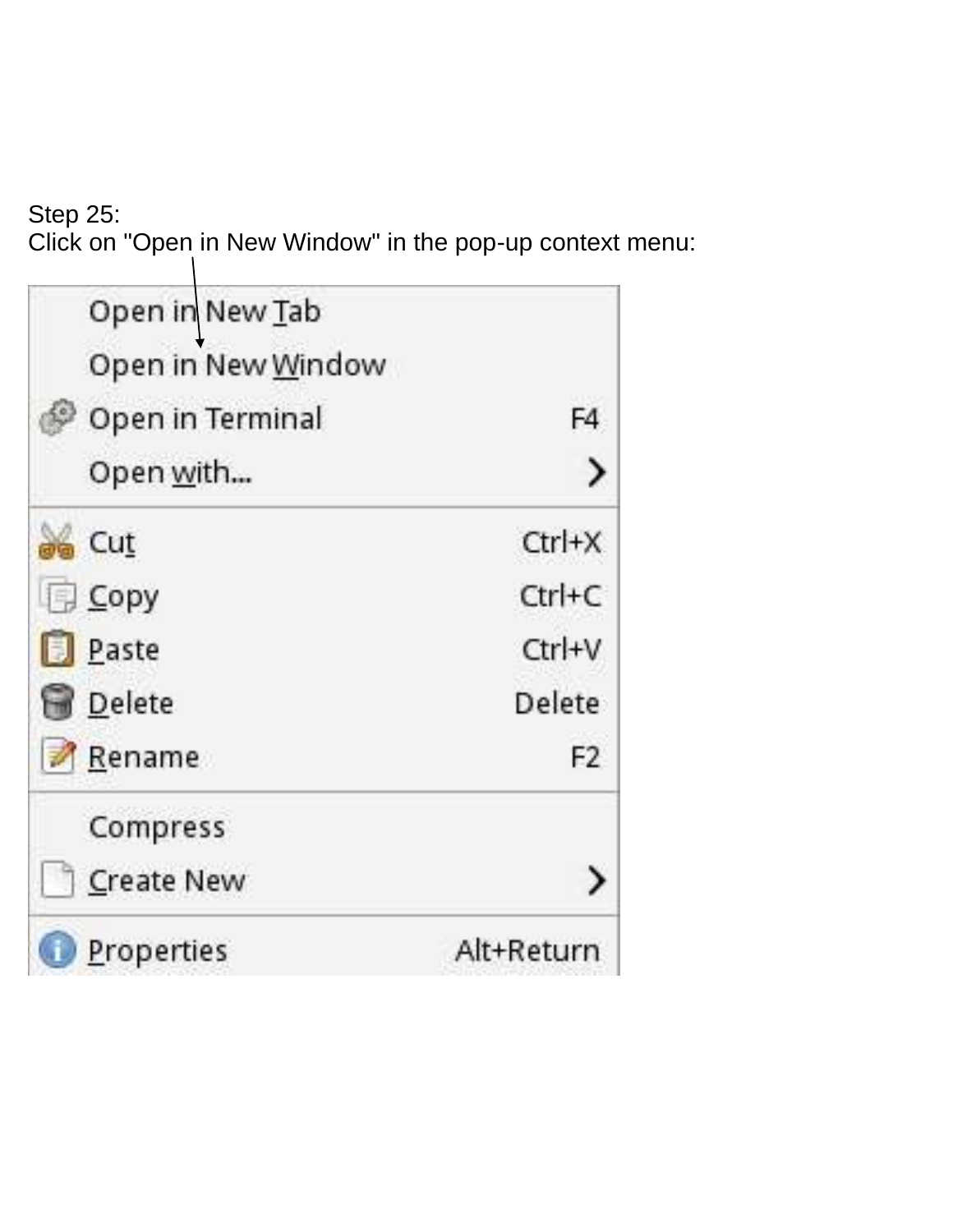Step 26:

You will now have a second "PCFileMan" window that represents the second USB external hard drive that you attached to your virtual machine.

You might wish to use right mouse button to create a folder storing for any data files/folders than you recover from the failed hard drive.

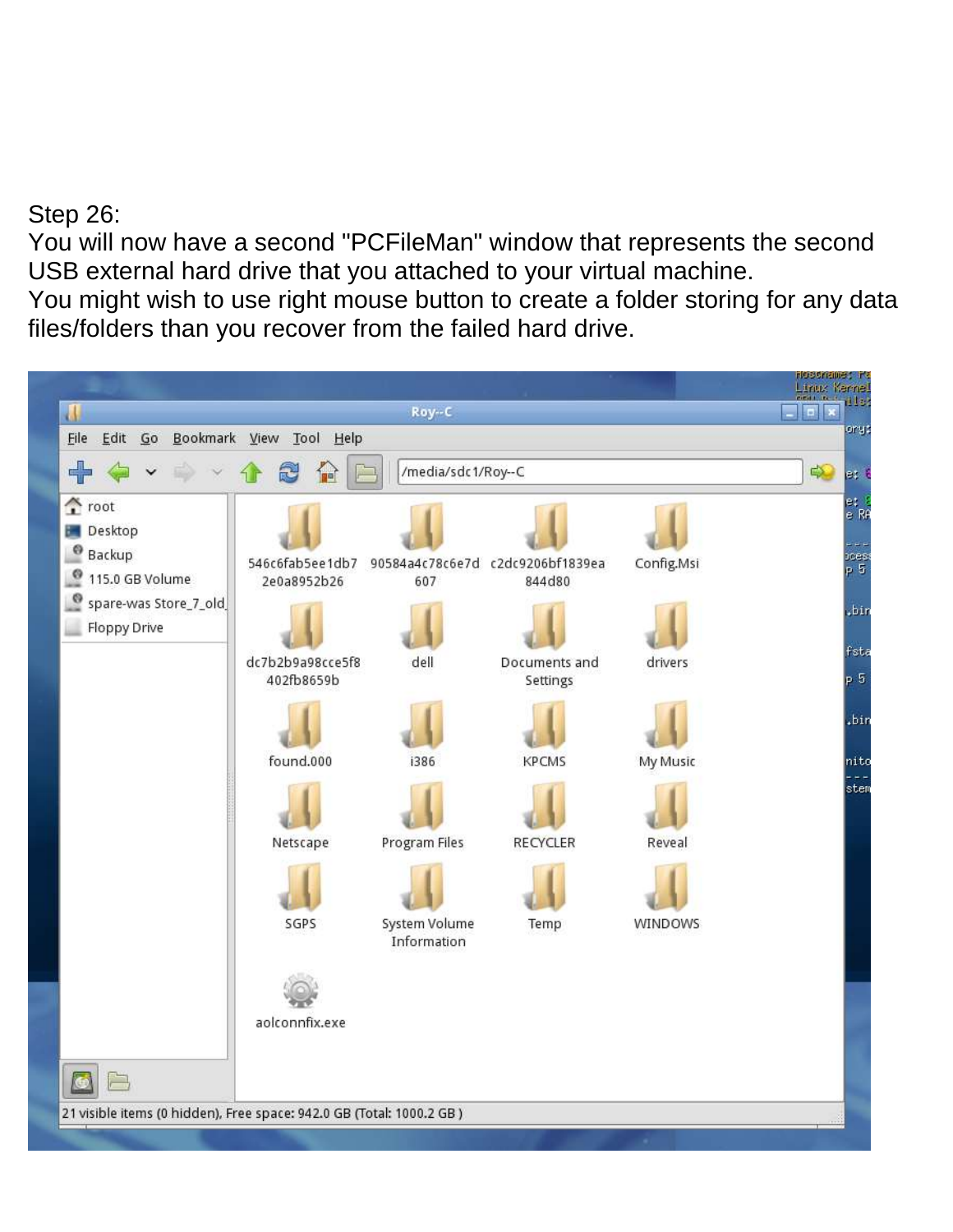Step 27:

You now have two "PCMan File Manager" windows:

One "PCMan File Manager" window represents the failed hard drive that you pulled from your "Windows" computer

and

one "PCMan File Manager" window represents the second USB hard drive that you attached to your virtual machine in "Step 15".

Step 28:

Go to the "PCMan File Manager" window that represents your failed hard drive and locate one or more data files/folders that you wish to recover.

Step 29: Use your right mouse button to click on this data file/folder.

Step 30: Click on "Copy" in the pop-up context menu.

Step 31:

Go to the "PCMan File Manager" window that represents the second USB hard drive that you attached to your virtual machine in "Step 15".

Step 32:

Use your right mouse button to click on the right pane of this "PCMan File Manager" window.

Step 33: Click on "Paste" in the pop-up context menu.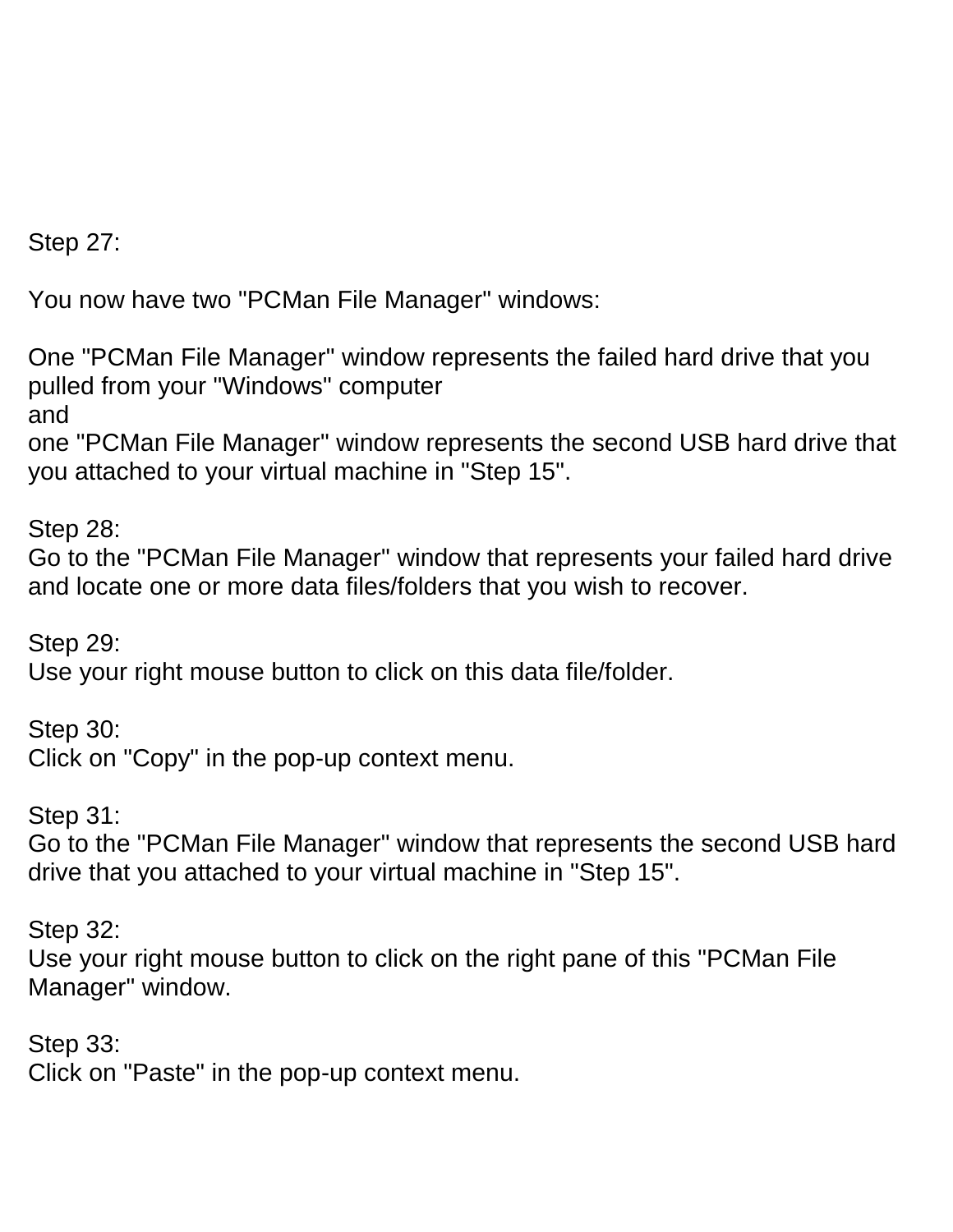Step 34:

Repeat Steps 28 through 33 until you have recovered as many of the data files/folders on the failed hard drive as possible.

For any particular data file/folder, you might have to repeat Steps 28 througu 33 multiple time before you successfully copy it to the second USB hard drive. If you select too many files/folders at in "Step 28" and the file recovery for that particular file/folder fails, select fewer files/folders and you will usually succeed in copying to the second USB hard drive.

|           | Copying                            |        |
|-----------|------------------------------------|--------|
| Copy:     | /media/sde2/Documents and Settings |        |
| To:       | /media/sdc1/Roy--C                 |        |
|           | Processing: Preparing              |        |
| Progress: |                                    |        |
|           |                                    | Cancel |

Step 35: Close all "PCMan File Manager" windows.

Step 36:

Shut down the "Parted Magic" virtual machine.

Step 37:

Move the failed hard drive out of the USB enclosure and put it back into the "Windows" computer.

Step 38: